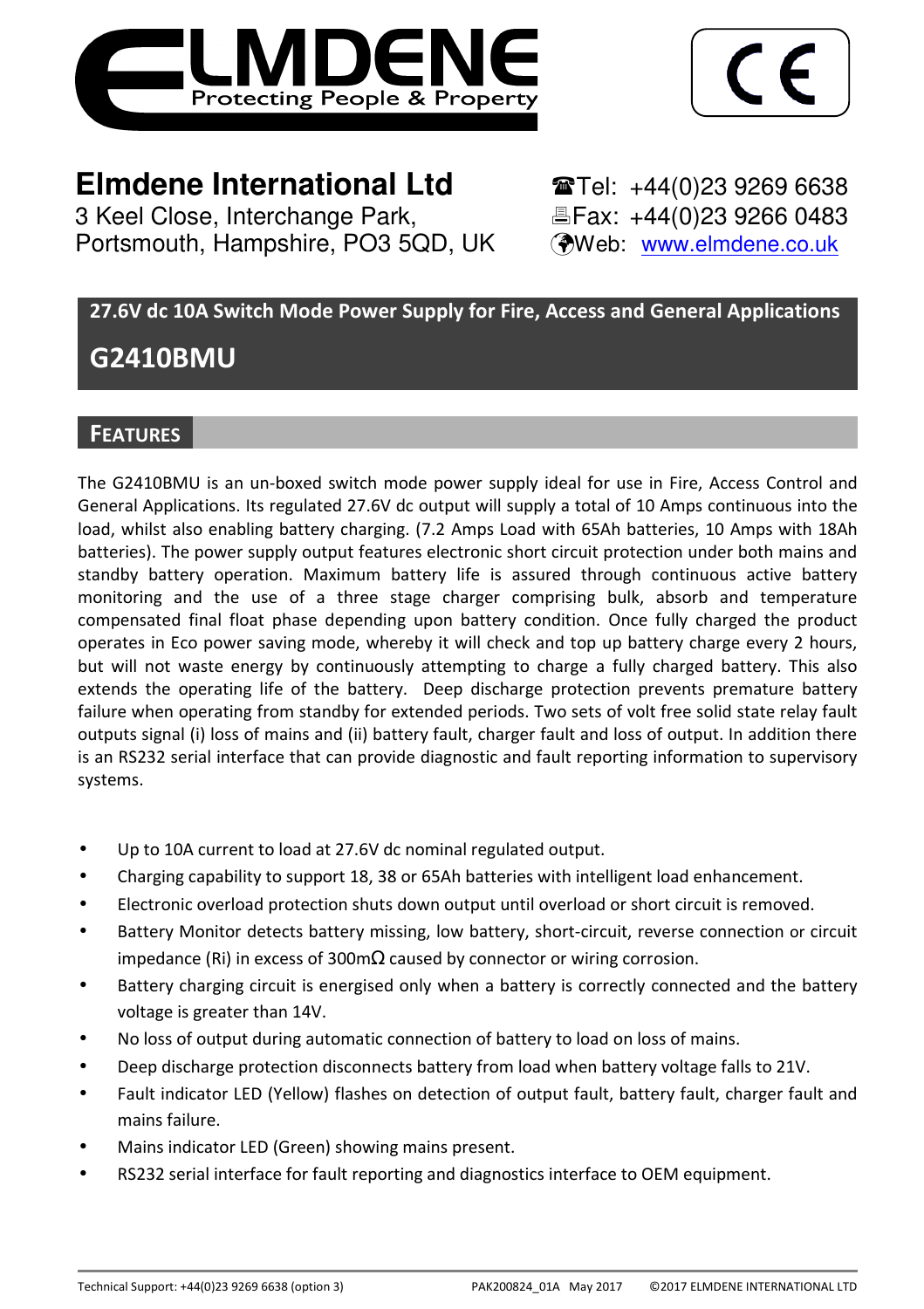

# **SPECIFICATION**

### **Mains Input**

| Rated Voltage  | 110 – 240V ac                      |
|----------------|------------------------------------|
| Frequency      | 50/60 Hz                           |
| Input current  | < 4.0 Amps at full load            |
| Inrush current | 30A Max at 25 °C 110V ac for 10 ms |
| Fuse           | T4.0A, 20 mm, 250V ac HRC          |

#### **Output**

| Voltage at full load             |                                                 |                                                                    |         |
|----------------------------------|-------------------------------------------------|--------------------------------------------------------------------|---------|
| Mains power                      | 26.0 - 28.5V dc (27.6 V nominal)                |                                                                    |         |
| Battery standby                  | $18 - 26.0V$ dc                                 |                                                                    |         |
| Ripple                           | <100 mV pk - pk max @ Rated Voltage             |                                                                    |         |
| Fuse                             |                                                 |                                                                    |         |
| Load                             | F10.0A                                          |                                                                    |         |
| Battery                          | F10.0A                                          |                                                                    |         |
| Overload                         |                                                 | Electronic shutdown at 15A until overload or short circuit removed |         |
| <b>Battery mode selected</b>     | 18 Ah                                           | 38 Ah                                                              | 65 Ah   |
| <b>Continuous Output Current</b> |                                                 |                                                                    |         |
| No charging (Imax B)             | 10.0A                                           | 10.0A                                                              | 10.0A   |
| With charging (Imax A) $-$ 220V  | 10.0A                                           | 8.0A                                                               | 7.2A    |
| With charging (Imax A) $-110V$   | 8.5A                                            | 7.5A                                                               | 6.5A    |
| <b>Battery Capacity</b>          | 2 x 17/18Ah 12V<br>2 x 38Ah 12V<br>2 x 65Ah 12V |                                                                    |         |
| eg                               |                                                 |                                                                    |         |
| PowerSonic model<br>٠            | PS12170                                         | PS12380                                                            | PS12650 |
| Yuasa model                      | NP17-12                                         | NP38-12                                                            | NP65-12 |
| <b>Battery Charging</b>          |                                                 | Constant current bulk charging to 80% capacity within 24 hours     |         |
|                                  | Float charging to 100% within 48 hours          |                                                                    |         |
|                                  |                                                 | Eco charging and check every 2 hours - (for 20 minutes)            |         |
| Constant current charge          | 0.7A<br>2.6A<br>1.6A                            |                                                                    |         |
| Low battery threshold voltage    | 23V                                             |                                                                    |         |
| Deep discharge protection        | Threshold voltage - 21V                         |                                                                    |         |
| Quiescent current - no load      | 30 mA                                           |                                                                    |         |
| Quiescent current – batt cut off | 0 <sub>m</sub> A                                |                                                                    |         |

#### **Mechanical**

| <b>Product Reference</b>      | G2410BMU          |  |
|-------------------------------|-------------------|--|
| <b>Module Dimensions</b>      | 245L x 135W x 60D |  |
| Weight (kg) excluding battery | 1 42              |  |

#### **Environmental**

| Temperature – Operating | -10 to +40°C (operating) 75% RH non-condensing |
|-------------------------|------------------------------------------------|
| Temperature - Storage   | $-20$ to $+80^{\circ}$ C (storage)             |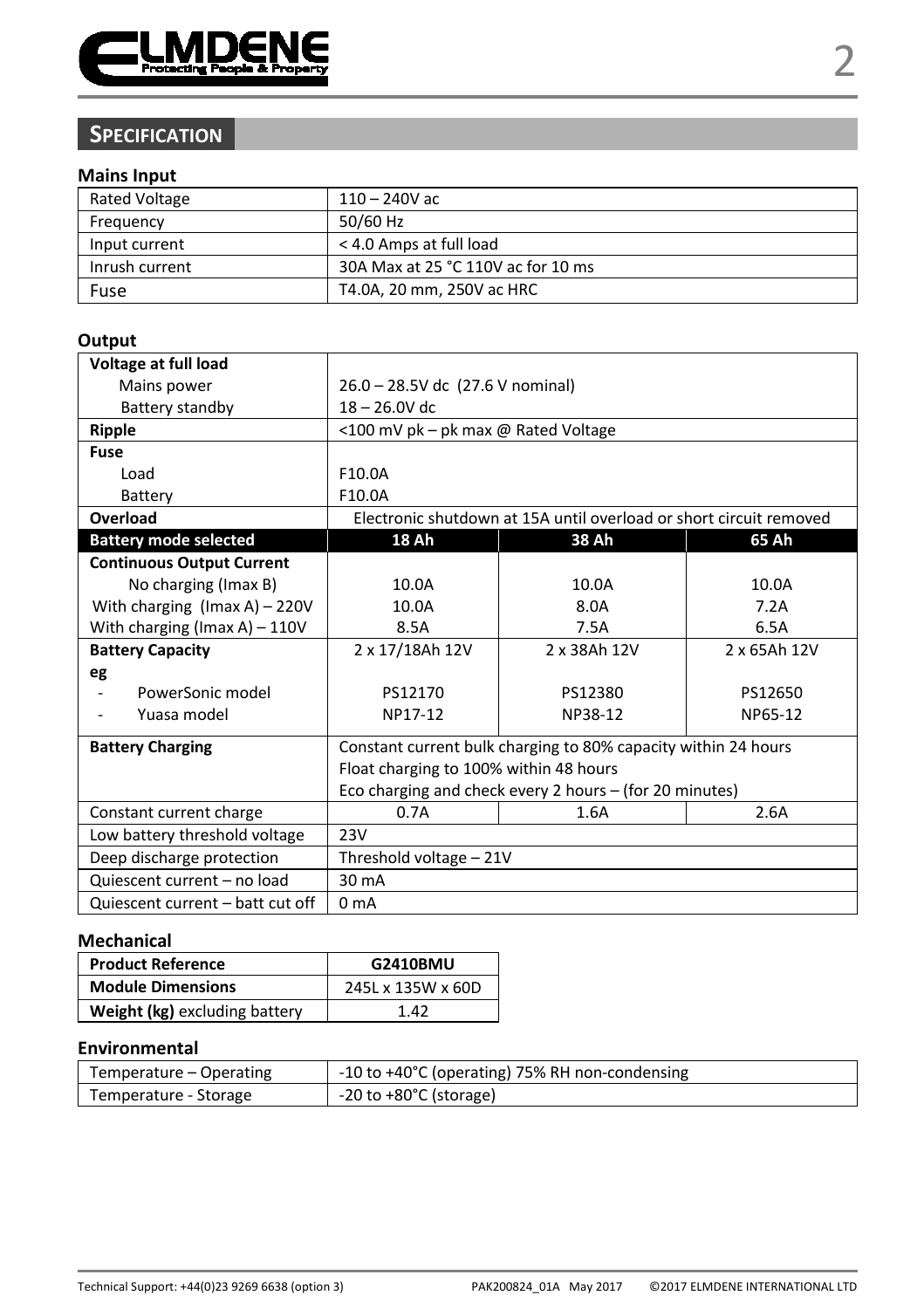

# **CONNECTIONS**

| Load Output $++$ / --          | Screw terminals Voltage output to load                            |
|--------------------------------|-------------------------------------------------------------------|
| <b>GEN PSU Fault (normally</b> | 0.10A @ 60V dc 16 $\Omega$ solid state relay contacts, volt free  |
| closed contact)                | Open if Mains failed and battery voltage < 23V or fault PSU fault |
|                                | condition, (see below)                                            |
| EPS Fault (normally closed     | 0.10A @ 60V dc 16 $\Omega$ solid state relay contacts, volt free  |
| contact)                       | Open if loss of mains for > 10 seconds                            |
| Temperature sensor             | Thermistor input from supplied battery terminal thermistor.       |
| $BAT + / -$                    | Connection to back up battery using supplied battery lead         |
| $FAN + / -$                    | Not used                                                          |
| RS232 serial interface         | 4 pin header                                                      |

# **SIGNALLING AND DIAGNOSTICS**

#### **Fault Outputs**

| <b>EPS Fault</b> | <b>GEN Fault</b> | <b>Condition</b> | <b>Possible Cause</b>     | <b>Action</b>             |
|------------------|------------------|------------------|---------------------------|---------------------------|
| <b>CLOSED</b>    | <b>CLOSED</b>    | Normal           | Mains present             | None                      |
|                  |                  | operation        | Battery healthy           |                           |
| OPEN             | <b>CLOSED</b>    | Standby          | Mains lost                | Investigate loss of mains |
|                  |                  | Mode             | Battery driving load      |                           |
| <b>CLOSED</b>    | OPFN             | Fault            | Blown fuses               | Investigate fault source  |
|                  |                  | Present          | Battery fault             | using diagnostic LED      |
|                  |                  |                  | Overload                  | Rectify fault where       |
|                  |                  |                  | Internal fault            | possible                  |
| <b>OPFN</b>      | OPFN             | <b>PSU</b>       | Mains lost                | Restore mains as soon     |
|                  |                  | Shutdown         | Standby battery exhausted | as possible               |

#### **LED Indication**

| YELLOW LED         | <b>Fault LED</b> |
|--------------------|------------------|
| <b>GREEN LED</b>   | Mains supply On  |
| <b>DIAGNOSTICS</b> | Diagnostic LED   |

### **Fault Diagnostic table – Front panel - User**

| <b>Yellow LED</b><br>Fault | Green LED<br>Mains | Condition    | <b>Possible Cause</b>                                                    | <b>Action</b>                |
|----------------------------|--------------------|--------------|--------------------------------------------------------------------------|------------------------------|
| OFF                        | ON                 | Normal       | Mains present                                                            | None                         |
|                            |                    | operation    | Battery healthy                                                          |                              |
| FLASH<br><b>CONTINUOUS</b> | ON OF OFF          | Fault        | <b>Blown fuses</b><br><b>Battery fault</b><br>Overload<br>Internal fault | Contact service<br>engineer  |
| 1 PULSE                    | OFF                | Standby Mode | Mains lost<br>Battery driving load                                       | Investigate loss of<br>mains |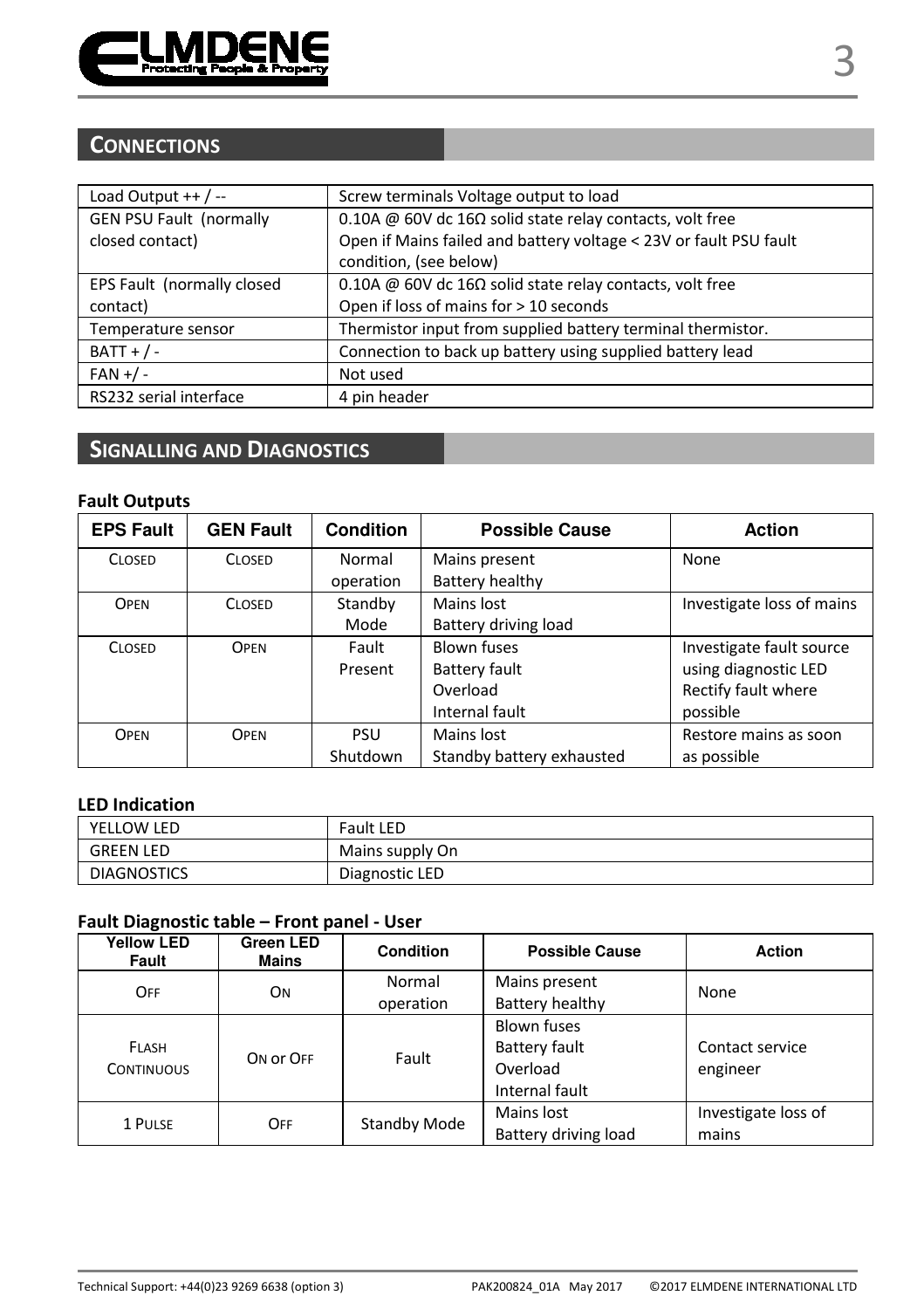

#### **Fault Diagnostic table – Internal - Engineer**

| <b>Orange LED</b><br><b>Diagnostic</b> | <b>Green LED</b><br><b>Mains</b> | Condition                             | <b>Possible Cause</b>                                                              | <b>Action</b>                                                                                            |
|----------------------------------------|----------------------------------|---------------------------------------|------------------------------------------------------------------------------------|----------------------------------------------------------------------------------------------------------|
| OFF                                    | ON                               | Normal<br>operation                   | Mains present<br>Battery fully charged                                             | None                                                                                                     |
|                                        | OFF                              | Standby<br>Operation                  | Mains Lost. No faults present<br>Battery driving load                              | Investigate loss of mains                                                                                |
| FLASH<br><b>CONTINUOUS</b>             | ON OF OFF                        | No output                             | Output fuse blown<br>Output overload<br>Output short circuit                       | Check and replace<br>output fuse<br>Disconnect output load<br>and test load                              |
| 1 PULSE                                | ON                               | Battery<br>Charging                   | No faults active<br>Battery charging normally<br>but<br>< 90% of full charge       | None                                                                                                     |
| 2 PULSES                               | ON                               | No Battery                            | <b>Battery disconnected</b><br>Battery fuse blown<br>Battery heavily discharged    | Check battery<br>connections<br>Check battery fuse<br>Check battery condition<br>Replace battery if aged |
|                                        | OFF                              | Low Battery<br>Volts                  | <b>Standby Mode</b><br>Battery almost discharged                                   | <b>Restore mains</b>                                                                                     |
| 3 PULSES                               | ON OF OFF                        | <b>Battery Fault</b>                  | High impedance in battery<br>connection<br>Battery internal fault                  | Check battery<br>connections for<br>corrosion. Replace<br>battery if aged                                |
| <b>4 PULSES</b>                        | ON OF OFF                        | <b>Charger Fault</b>                  | Internal failure of battery<br>charger                                             | Return to manufacturer                                                                                   |
| 5 PULSES                               | ON OF OFF                        | Battery<br>Temperature<br>Probe Fault | Battery temperature monitor<br>disconnected or damaged<br>PSU running in Safe Mode | Check temperature<br>sensor connections and<br>condition of sensor.<br>Replace if suspect                |
| ON<br><b>CONTINUOUS</b>                | ON OF OFF                        | <b>Internal Fault</b>                 | Software fault detected<br>PSU running in Safe Mode                                | Return to manufacturer                                                                                   |

#### **INSTALLATION**

This unit is only suitable for installation as permanently connected equipment. The PSU is NOT SUITABLE for external installation.

This unit must be fed from a mains power source having a separate (approved) disconnect device and fitted with a fuse or other over-current protection device rated at 5A maximum. Ensure that the disconnect device used has appropriate earth fault protection to the applicable standard.

Where the PSU is used to provide power to a fire alarm circuit, the mains isolation and disconnect device should be provided solely for this purpose and be suitably marked "FIRE ALARM – DO NOT TURN OFF". All cabling should meet national and local fire system installation regulations, e.g. FP200 type cable for high integrity installations.

The PSU should be installed according to all relevant safety regulations applicable to the application.

Where the PSU Fault and EPS Fault outputs are used, they should only be connected to circuits having voltages less than 60V dc.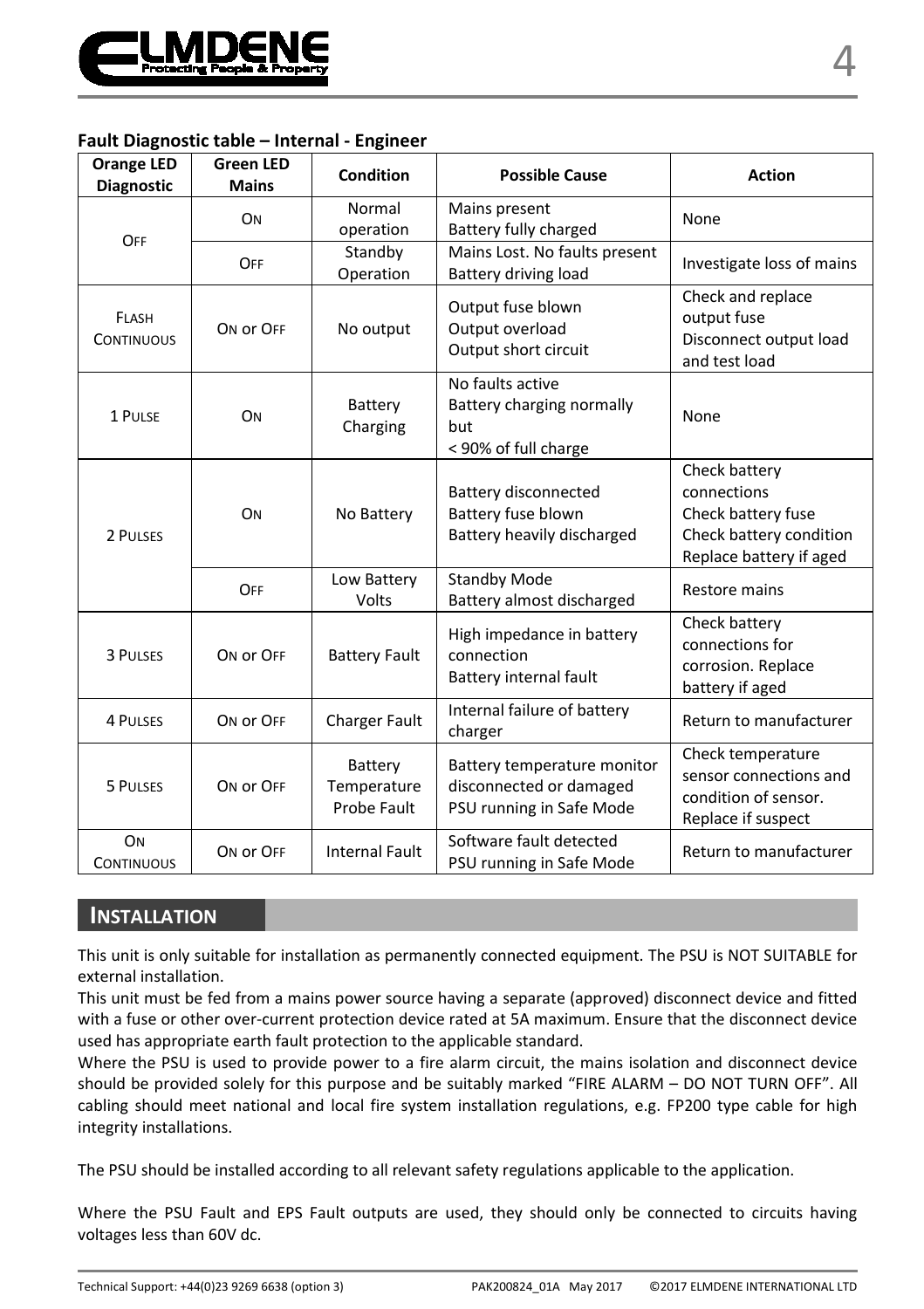

#### **Cable Sizing**

- 1) Mains input cable must be to the applicable standard with a 5A or greater current capacity, i.e. 0.75 mm<sup>2</sup> nominal conductor area, having a minimum operating voltage of 300/500 Vac.
- 2) The low voltage output cable must be sized to carry the rated load current to the devices connected to the PSU.
- 3) All cabling should be securely fastened in position.

#### **Mounting the Module**

4) Fix the module into the chosen enclosure using  $4 \times$  fixing points as per Fig 1 (All fixings must be used). Ensure sufficient space for heat dissipation and adequate ventilation to avoid overheating of the unit or associated batteries.



#### **Mains Power Up**

- 1) With no external connections made to the PSU, connect the mains input wires to the terminal block, *ensuring that the mains isolator (disconnect device) is open*. Fasten wiring in place with cable tie to saddle. *Note: Equipment must be earthed.*
- 2) Apply mains input. Ensure that the green Mains LED illuminates and that the yellow Fault LED flashes after approximately 20s (indicating a disconnected battery).
- 3) Disconnect the mains power.

#### **Load Output and Remote Signalling**

4) Connect the EPS and PSU Fault outputs to the appropriate inputs of control equipment if remote fault monitoring is required.

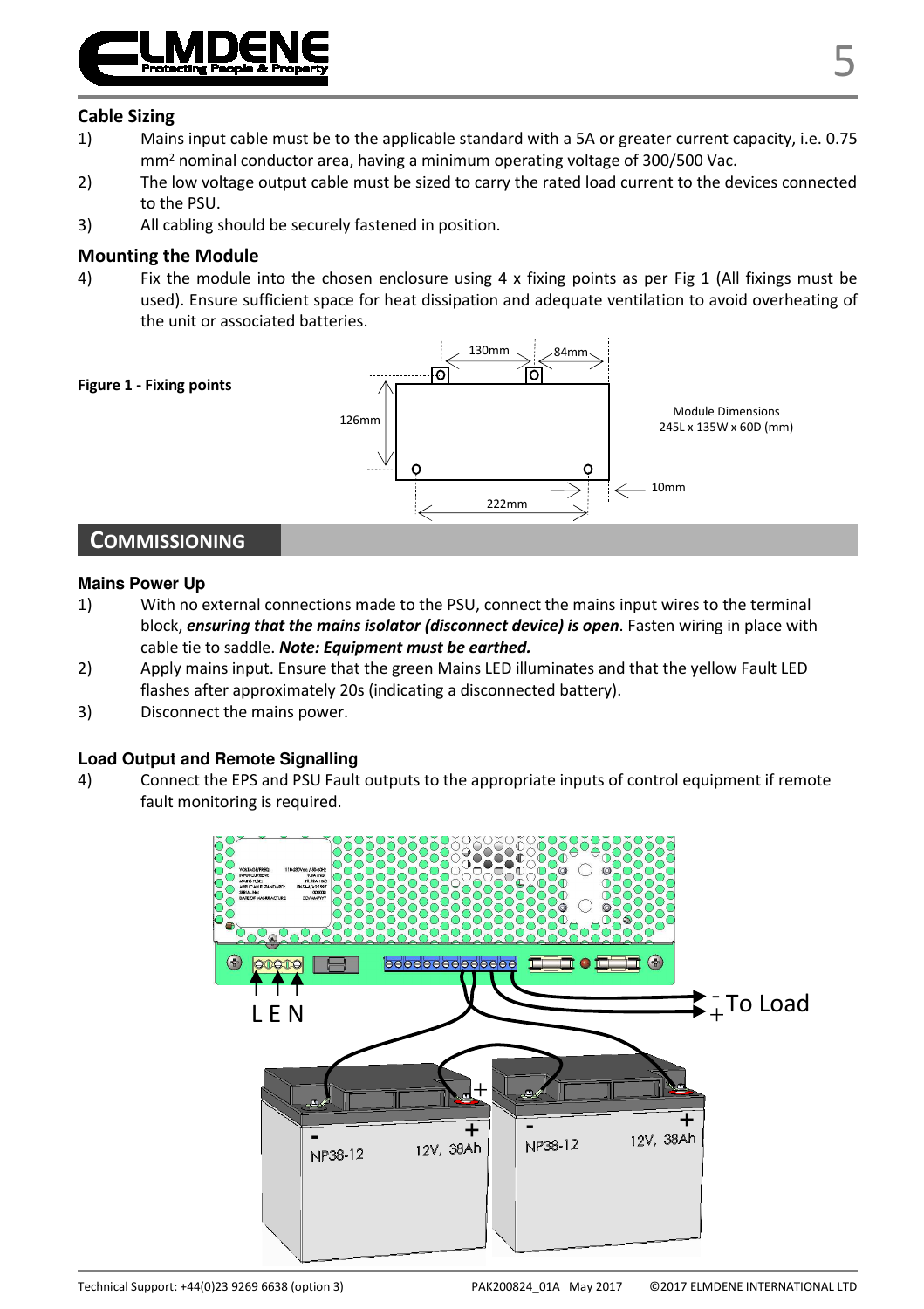

#### **Figure 2 – Power, Load and Battery connections**

- 5) Connect the load (output) wiring as shown in Figure 2.
- 6) Re-apply mains. Verify that the green Mains LED illuminates and the yellow Fault LED flashes after approximately 20s (disconnected battery).
- 7) If connected, verify that the EPS Fault monitor shows a *closed* contact and the PSU Fault monitor shows an *open* contact.
- 8) Perform a full functional test of system including full alarm condition.
- 9) Disconnect the mains supply.



#### **Figure 3 – Terminal labels**

#### **Standby Battery**

10) Select the Battery type by placing the link (above the Battery fuse) in the appropriate location to select (17/18Ah, 38Ah or 65Ah) batteries. This changes the maximum bulk charge current, and therefore enables higher load current to be used when smaller batteries are required. Put the link on the left hand two pins for 17Ah, the middle pins for 38Ah and the right hand two pins for 65Ah batteries.



#### **Figure 6 – Standby battery size selection links**

- 11) Connect the two 12V standby batteries in series using the single cable provided. Connect the *negative* of one battery to the *positive* of the other. *DO NOT CONNECT* the other two battery terminals to each other.
- 12) Connect the free Positive and Negative terminals of the batteries to the PCB terminals Batt+ and Batt - using the cables provided. See Figures 2 & 3.
- 13) Connect the battery temperature sensor (two white wires) to the PCB terminals TMP Sens. See Figure 3.
- 14) If the batteries are housed remotely and the standard battery leads are not long enough, use the extended battery lead assembly, part No BAT-LD-T-24-300. Ensure temperature sensor and battery connections are made according to figure 3.
- 15) Re-apply the mains power and verify that the yellow Fault LED stops flashing after about 20s (battery connection detected). Verify that the remote GEN PSU Fault monitor shows a *closed* contact.
- 16) Disconnect the mains power. Verify that the green Mains LED extinguishes and the yellow Fault LED starts to pulse (indicating that the PSU is running from its standby batteries).
- 17) If connected, verify that the EPS Fault monitor shows an *open* contact and the PSU Fault monitor shows a *closed* contact.
- 18) Perform a full functional test of system including full alarm condition. Verify that the standby batteries can support the system load. Note: ensure batteries have sufficient charge.

#### **Final**

19) Reconnect the mains. Verify that the green Mains LED illuminates and the yellow Fault LED extinguishes.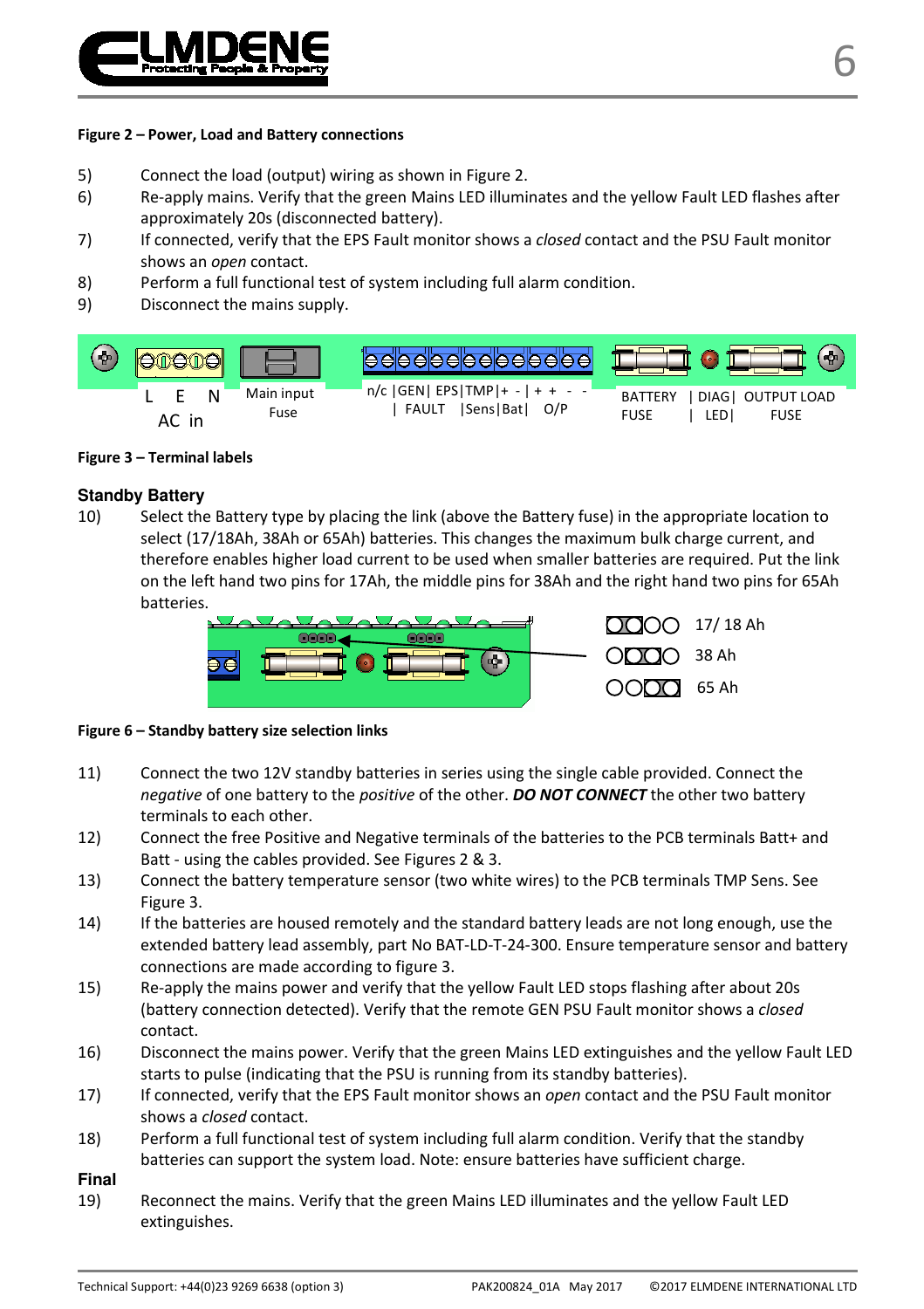

20) If connected, verify that the EPS Fault monitor shows a *closed* contact and the GEN PSU Fault monitor shows a *closed* contact.

#### **OPERATING INSTRUCTIONS**

In the event of loss of mains, a battery fault or a GEN fault, the corresponding Fault signal contacts will open.

If the output of the PSU fails, the cause of the failure should be investigated e.g. short circuit load, connection of a deeply discharged battery. The fault should be rectified before restoring power to the PSU. If any of the fuses require replacing, ensure the correct fuse rating and type is used.

#### **MAINTENANCE**

#### **Maintenance**

This unit is intended for use by Service Personnel only. There are NO USER SERVICEABLE parts inside.

There is no regular maintenance required of the PSU other than periodic testing, and replacement of the standby battery. *Reference should be made to the battery manufacturer's documentation to determine typical/expected battery life with a view to periodic replacement of the battery.* 

#### **DIAGNOSTICS**

#### **Local Diagnostics**

Green LED On = Mains Present Yellow LED **Fault Diagnostics according to table:** 

| <b>Yellow LFD</b><br>(fault)              | <b>Green LED</b><br>(mains) | <b>Status</b>                                                                         |
|-------------------------------------------|-----------------------------|---------------------------------------------------------------------------------------|
| OFF                                       | ON                          | <b>Normal: Battery fully charged</b>                                                  |
| One short flash<br>every second           | ON                          | <b>Normal:</b> Battery charging but not fully charged                                 |
| Flashing:<br>1second On                   | ON                          | Fault: Output fuse or battery fuse blown, or<br>battery missing                       |
| 1 second Off                              | <b>OFF</b>                  | Fault: No mains, output fuse blown                                                    |
| One short flash<br>OFF<br>every 3 seconds |                             | Fault: No mains, battery supplying load.                                              |
| OFF                                       | OFF                         | <b>Fault:</b> No mains, No output, Batteries<br>disconnected or completely discharged |